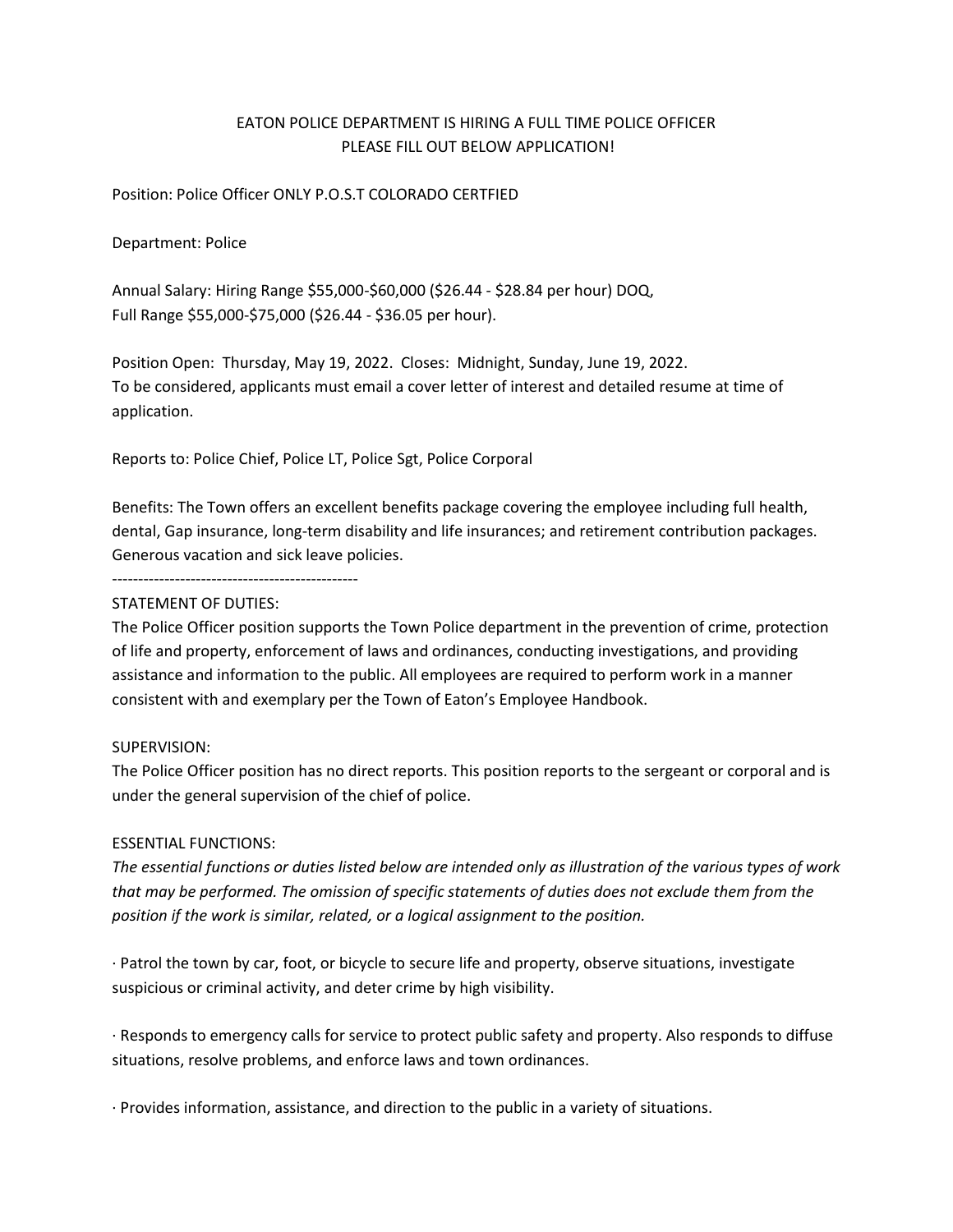· Takes reports and assists the public with complaints or unusual situations.

· Develops effective working relationships throughout the community including businesses, schools, and the elderly.

· Assists in developing community crime prevention programs and speaks to educate local businesses, schools, and civic groups.

· Observes, monitors, and controls routine and unusual traffic situations; stops and warns drivers or issues citations for traffic violations as appropriate; provides traffic control at crash scenes or incidents situations, special events or other congested situations.

· Makes arrests and serves warrants; takes individuals into custody and may transport them for medical clearance and/or booking with the Weld County Jail or detox.

· Secures crimes scenes and evidence; interviews suspects, victims, and witnesses; collects and preserves evidence performs investigations and/or cooperates with other law enforcement agencies providing investigative and case development support.

· Assists the Town Attorney and the District Attorney staff in preparing, documenting, and developing cases and gathering information; testifies in court as required.

· Provides mutual aid to other law enforcement agencies in accordance with departmental policy.

## KNOWLEDGE, ABILITY AND SKILLS:

*To perform this job successfully, an individual must be able to perform each essential duty satisfactorily. The requirements listed are representative of the knowledge, skill, and/or ability required. Reasonable accommodations may be made to enable individuals with disabilities to perform the essential functions.*

- · Thorough knowledge of current law enforcement practices.
- · Applicable Town policies, laws and regulations affecting Department activities.
- · Thorough knowledge of rules, regulations, procedures common to Police Department operations.
- · Ability to effectively testify in court or at hearings.
- · Ability to use standard office equipment, including computers.
- · Ability to use standard office and specialized police software.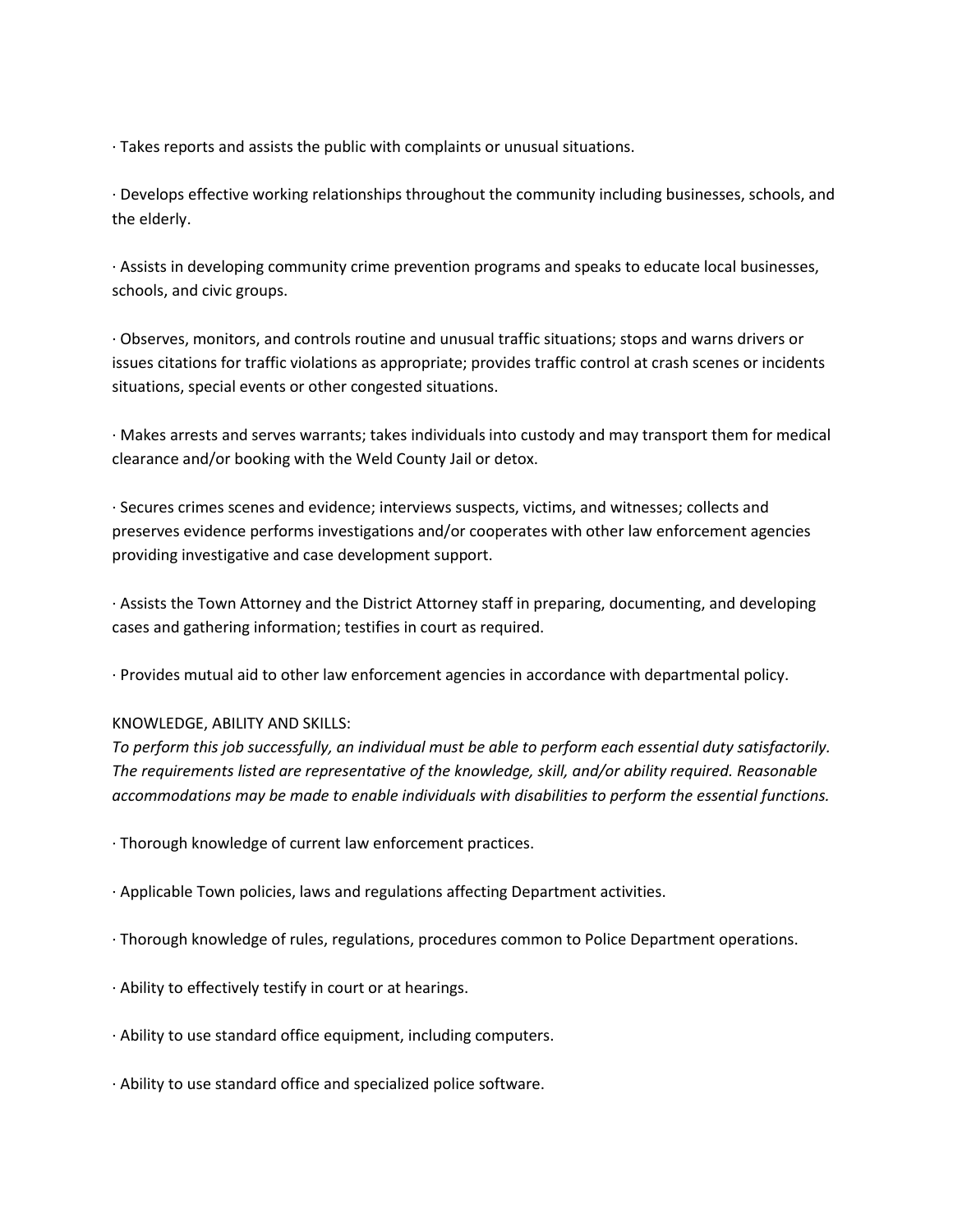- · Ability to maintain healthy relationships with the staff and public.
- · Prepare clear and concise reports, correspondence and other written materials.
- · Communicate effectively, orally and in writing.
- · Represent the Town in a professional, effective manner.
- · Work well under pressure, meeting multiple and sometimes conflicting deadlines.

## RECOMMENDED MINIMUM QUALIFICATIONS EDUCATION AND EXPERIENCE:

- · High School Diploma or GED required.
- · Postsecondary education preferred but not required.
- · Colorado P.O.S.T. certification required.

## CONDITIONS OF EMPLOYMENT:

- · Must successfully pass a criminal background check and pre-employment drug screen.
- · Must comply with organizational and departmental policies.

## HOURS OF WORK:

· Incumbent will work shifts that include nights and weekends, up to 40 hours per week.

## JOB ENVIRONMENT:

*The physical demands described below are representative of those that must be met by an employee to successfully perform the essential functions of the job. Reasonable accommodations may be made to enable individuals with disabilities to perform the essential functions on a case-by-case basis.* There is frequent need to sit, stand, stoop, walk, and perform other similar actions during the workday. Incumbents require sufficient mobility to work in an office and field setting. Position requires continuous moderate or occasional heavy physical activity.

Work involves exposure to hazardous substances, potentially dangerous situations, and unpleasant work conditions such as adverse weather conditions. Incumbents may operate both office and physical equipment used in the field and occasionally will transport materials and supplies weighing up to 75 pounds.

Incumbents must have the ability to travel to various locations; must be able to see in the normal visual range with or without correction, vision sufficient to read small print, computer screens and other printed documents; and must be able to hear in the normal audio range with or without correction.

Note: This position description is not intended to be an exclusive list of all of the requirements, duties, tasks, roles or responsibilities associated with the position. Nothing in this position description restricts the Town's ability to assign, reassign or eliminate duties and responsibilities of this job at any time. The